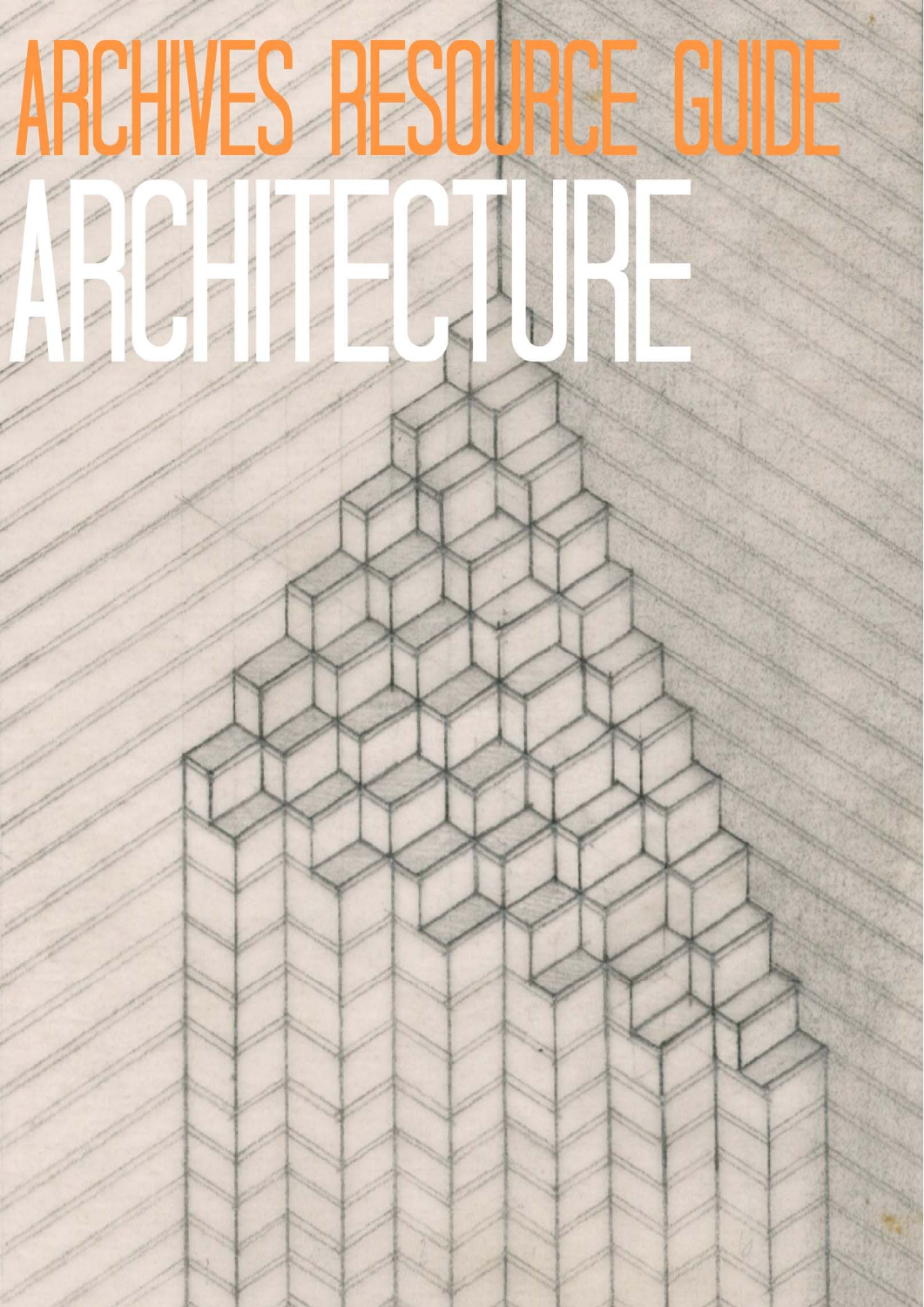# **Archive Sources for Architecture**

**There are a number of ways to look for archives relating to your topic of research. A good starting point is to think about the people, organisations or places you are interested in and then start to look for archives related to them.**

To find out about our holdings related to architecture, use the "Architecture" subject index term on GSA's Archives and Collections online catalogue: http://www.gsaarchives.net/archon/index.php?p=core/search&subjectid=4

#### **Search for archives relating to people or organisations:**

**Dictionary of Scottish Architects** http://www.scottisharchitects.org.uk/ Useful for looking up architects, companies and buildings based in Scotland.

**National Register of Archives** http://www.nationalarchives.gov.uk/nra/ Information on archives held by public archive offices in the UK – you can search for a particular organisation or person.

#### **Search for archives relating to a particular place:**

#### **Historic Environment Scotland**

#### https://canmore.org.uk/

A range of archives, photographs and survey documentation relating to the built environment in Scotland. Original documents can be viewed at their reading room in Edinburgh.

## **Glasgow City Archives** http://www.glasgowlife.org.uk/libraries/the‐mitchell‐ library/archives/collections/Pages/default.aspx

Material relating to Glasgow, such as newspaper articles, photographs and architectural drawings (from 1870 onwards which were submitted to the council as part of building control regulations). Most areas in the UK will have a local record office that holds this sort of material. A list of archives in the UK can be found at:

http://www.nationalarchives.gov.uk/archon/